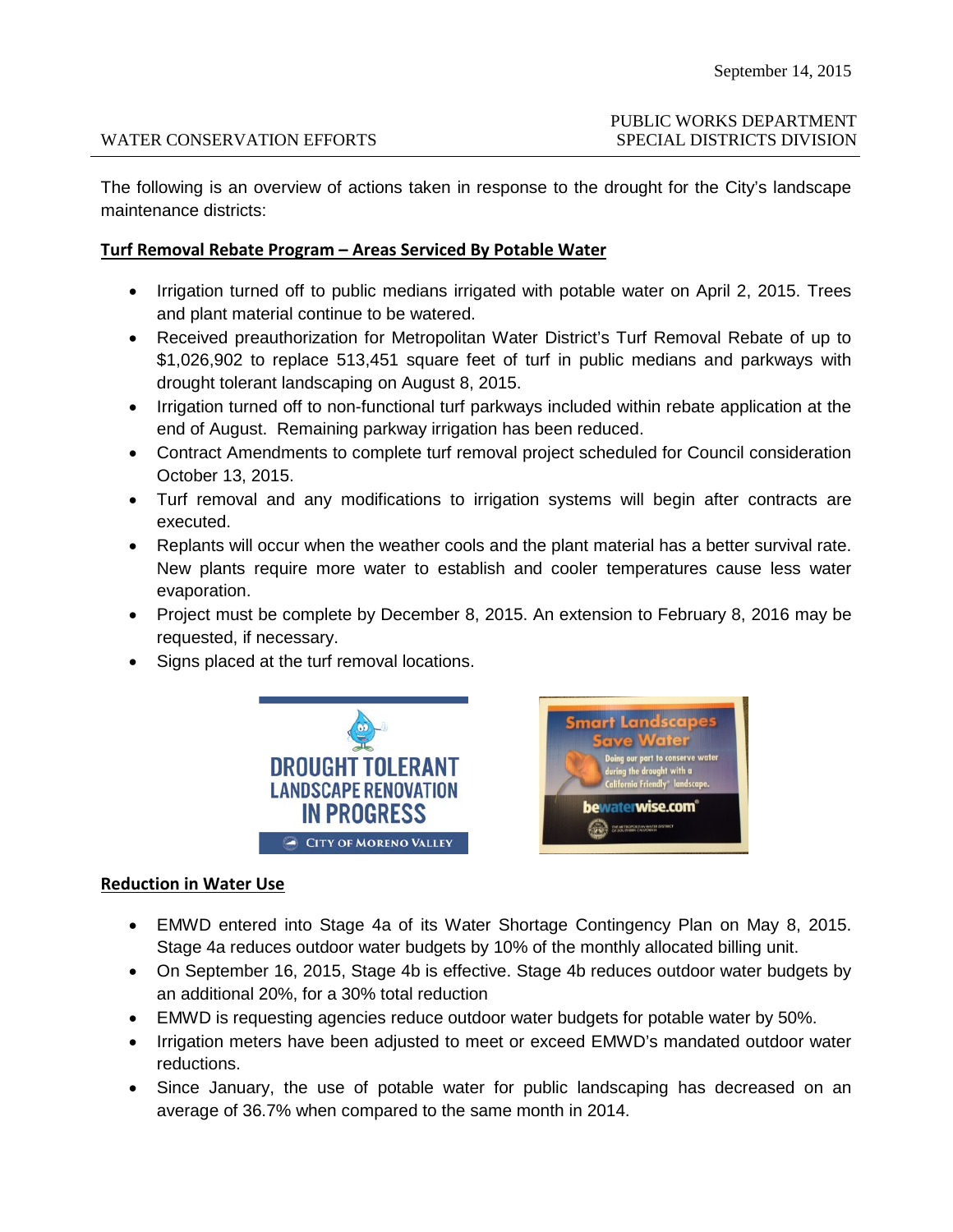| City's Landscape Maintenance Districts        |        |        |           |  |  |
|-----------------------------------------------|--------|--------|-----------|--|--|
| <b>Monthly Comparison of Actual Water Use</b> |        |        |           |  |  |
| <b>Billing Units</b>                          |        |        |           |  |  |
| Month                                         | 2014   | 2015   | % Reduced |  |  |
| January                                       | 11,389 | 2,216  | 80.5%     |  |  |
| February                                      | 9,994  | 5,266  | 47.3%     |  |  |
| March                                         | 7,112  | 6,077  | 14.6%     |  |  |
| April                                         | 10,965 | 12,217 | $-11.4%$  |  |  |
| May                                           | 15,827 | 10,243 | 35.3%     |  |  |
| June                                          | 18,813 | 9,373  | 50.2%     |  |  |
| July                                          | 23,664 | 15,824 | 33.1%     |  |  |
| August                                        | 26,454 | 14,735 | 44.3%     |  |  |
| September                                     | 17,795 | 0      | 0.0%      |  |  |
| October                                       | 18,773 | 0      | 0.0%      |  |  |
| November                                      | 12,041 | 0      | 0.0%      |  |  |
| December                                      | 7,931  | 0      | 0.0%      |  |  |
| <b>Total Average Reduction</b><br>36.7%       |        |        |           |  |  |

\*Based on EMWD data received on 9/14/15

• Based on EMWD's allowed billing units, the average reduction within the landscape districts is 68.2% since May of 2015 when Stage 4a was implemented.

| City's Landscape Maintenance Districts           |                           |                     |           |  |  |  |
|--------------------------------------------------|---------------------------|---------------------|-----------|--|--|--|
| 2015 Monthly Comparison of EMWD Budget vs. Usage |                           |                     |           |  |  |  |
| <b>Billing Units</b>                             |                           |                     |           |  |  |  |
| <b>Month</b>                                     | <b>EMWD Water Budget*</b> | <b>Actual Usage</b> | % Reduced |  |  |  |
| January                                          | 16,828                    | 2,216               | 86.8%     |  |  |  |
| February                                         | 19,975                    | 5,266               | 73.6%     |  |  |  |
| March                                            | 26,007                    | 6,077               | 76.6%     |  |  |  |
| April                                            | 43,845                    | 12,217              | 72.1%     |  |  |  |
| May**                                            | 45,741                    | 10,243              | 77.6%     |  |  |  |
| June                                             | 42,667                    | 9,373               | 78.0%     |  |  |  |
| July                                             | 37,715                    | 15,824              | 58.0%     |  |  |  |
| August                                           | 35,918                    | 14,735              | 59.0%     |  |  |  |
| September                                        |                           | 0                   |           |  |  |  |
| October                                          |                           | 0                   |           |  |  |  |
| November                                         |                           | O                   |           |  |  |  |
| December                                         |                           | 0                   |           |  |  |  |
| <b>Total Average Reduction to-date</b>           | 72.7%                     |                     |           |  |  |  |
| <b>Total Average Reduction Since May 2015</b>    | 68.2%                     |                     |           |  |  |  |

\*Based on EMWD data received on 9/14/15

\*\*EMWD Stage 4a effective May 8, 2015; 10% reduction

- Water units used in excess of the Tier 2 limits will be billed at 328% of the Tier 2 rates. This will require close monitoring of irrigation systems to quickly address irrigation issues (water main break, broken sprinkler or irrigation valve malfunction) which could cause excessive water use and costs to the landscape districts.
- EMWD uses the square footage of the landscape area to determine the monthly billing unit allocations. All of the public landscaping (approximately 9.3 million square feet) has been measured using the City's GIS system and is being reviewed for accuracy. Staff anticipates submitting corrections for EMWD's consideration prior to the end of the calendar year.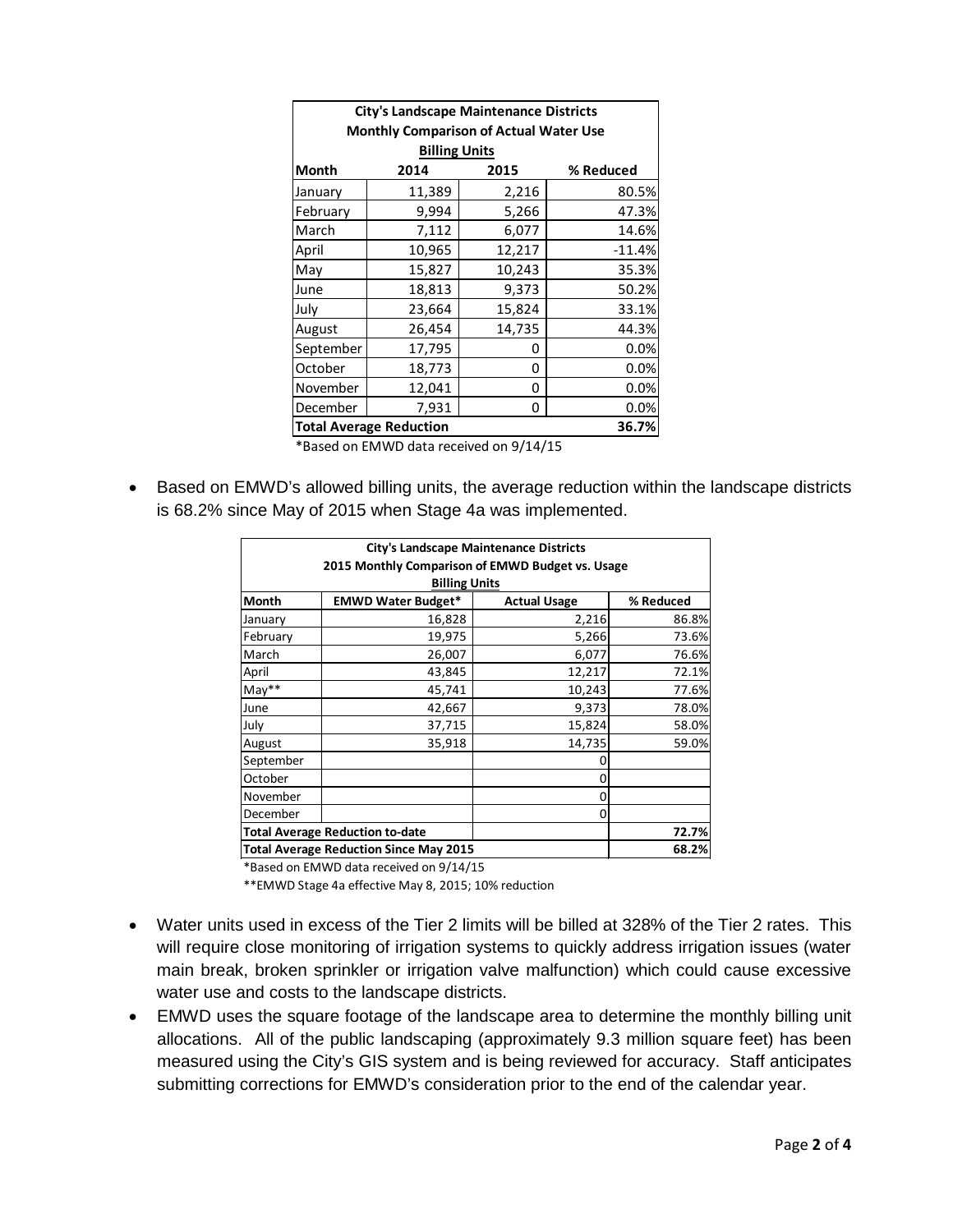## **Appearance of Plant Material in Medians/Parkways**

- Plant material may appear distressed and there may be a loss of plant material while in the drought and under water restrictions.
- Each landscape district's financial condition will determine if plant material can be replaced, if necessary. Replacements will occur when drought conditions have improved and temperatures are cooler.

## **Public Landscaped Parkways and Medians – Recycled Water**

- Public landscaping within Moreno Valley Ranch is predominately irrigated with recycled water.
- The chlorine used to treat recycled water damages the plastic components in the irrigation valves resulting in valve failure. The irrigation valves are designed to fail open; if a component in the valve fails, it will open or "turn on", resulting in water runoff.
- The irrigation infrastructure in the Moreno Valley Ranch area ranges from 10-30 years old, making the components at a higher risk for failure.
- Recycled water signs have been placed in the parkways and medians to alert the public not to drink the water and to alleviate concern of wasting potable water and not complying with EMWD water restrictions.





# **Additional Steps Taken**

- Report a Broken Sprinkler reporting feature added to website.
- 2015/16 Annual Special Districts Brochure to report steps City is taking to reduce water consumption. Every property owner will be mailed a copy in November.
- Map of public landscaping irrigated with recycled water will be placed on the City's website before the end of September, 2015.
- Moreno Valley scheduled to host the State's regional meeting in October, 2015. The State will discuss its proposed Model Water Efficient Landscape Ordinance. A Moreno Valley location will enable more City employees to attend. The ordinance guidelines are for new development.

## **Reporting Irrigation Issues**

Members of the public can report signs of irrigation issues (broken sprinklers, water runoff, etc.) in the public landscape to the Special Districts Division.

• 951.413.3480